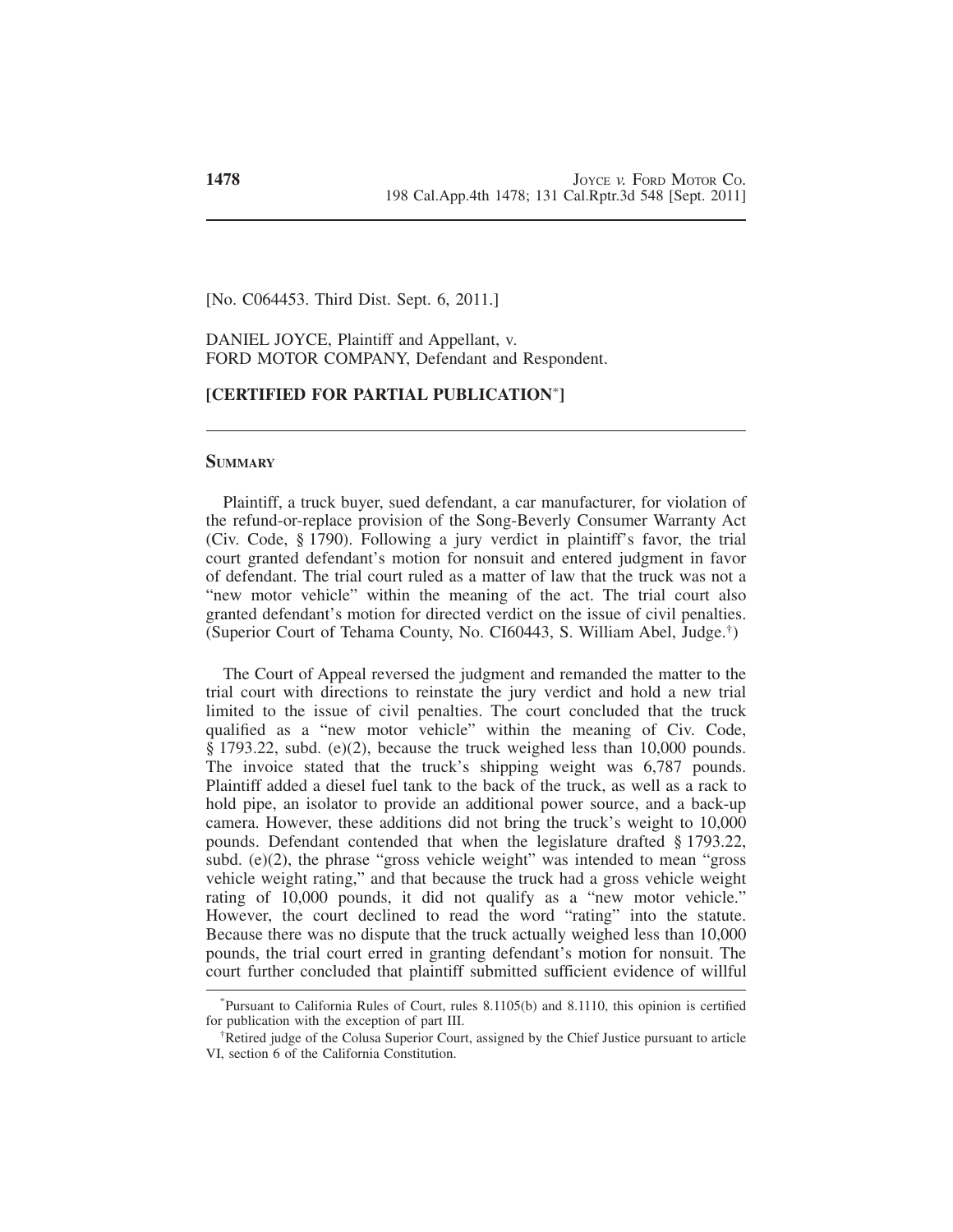conduct to allow the jury to decide whether to award civil penalties. (Opinion by Hoch, J., with Hull, Acting P. J., and Butz, J., concurring.)

### **HEADNOTES**

**(1) Sales § 34—Warranties—Song-Beverly Consumer Warranty Act— New Motor Vehicle—Gross Vehicle Weight.**—In a case in which a truck buyer sued a car manufacturer for violation of the refund-orreplace provision of the Song-Beverly Consumer Warranty Act (Civ. Code, § 1790), the trial court, which ruled as a matter of law that the truck was not a "new motor vehicle" within the meaning of the act, erred in granting the manufacturer's motion for nonsuit. The truck qualified as a "new motor vehicle" within the meaning of Civ. Code, § 1793.22, subd.  $(e)(2)$ , because there was no dispute that the truck had a gross vehicle weight of less than 10,000 pounds.

[Cal. Forms of Pleading and Practice (2011) ch. 91, Automobiles: Actions Involving Defects and Repairs, § 91.11; 4 Witkin, Summary of Cal. Law (10th ed. 2005) Sales, § 319; 7 Witkin, Summary of Cal. Law (10th ed. 2005) Constitutional Law, §§ 123, 124.]

- **(2) Sales § 34—Warranties—Song-Beverly Consumer Warranty Act— Buyer's Remedies.**—The Song-Beverly Consumer Warranty Act (Civ. Code, § 1790) regulates warranty terms, imposes service and repair obligations on manufacturers, distributors, and retailers who make express warranties, requires disclosure of specified information in express warranties, and broadens a buyer's remedies to include costs, attorney fees, and civil penalties. It supplements, rather than supersedes, the provisions of the California Uniform Commercial Code. The act is manifestly a remedial measure, intended for the protection of the consumer; it should be given a construction calculated to bring its benefits into action.
- **(3) Discovery § 27—Request for Admissions—Legal Question.**—Code Civ. Proc., § 2033.010, allows any party to a civil action to obtain discovery by a written request that any other party to the action admit the truth of specified matters of fact, opinion relating to fact, or application of law to fact. Thus, when a party is served with a request for admission concerning a legal question properly raised in the pleadings he or she cannot object simply by asserting that the request calls for a conclusion of law. The party should make the admission if he or she is able to do so and does not in good faith intend to contest the issue at trial, thereby setting at rest a triable issue. Otherwise the party should set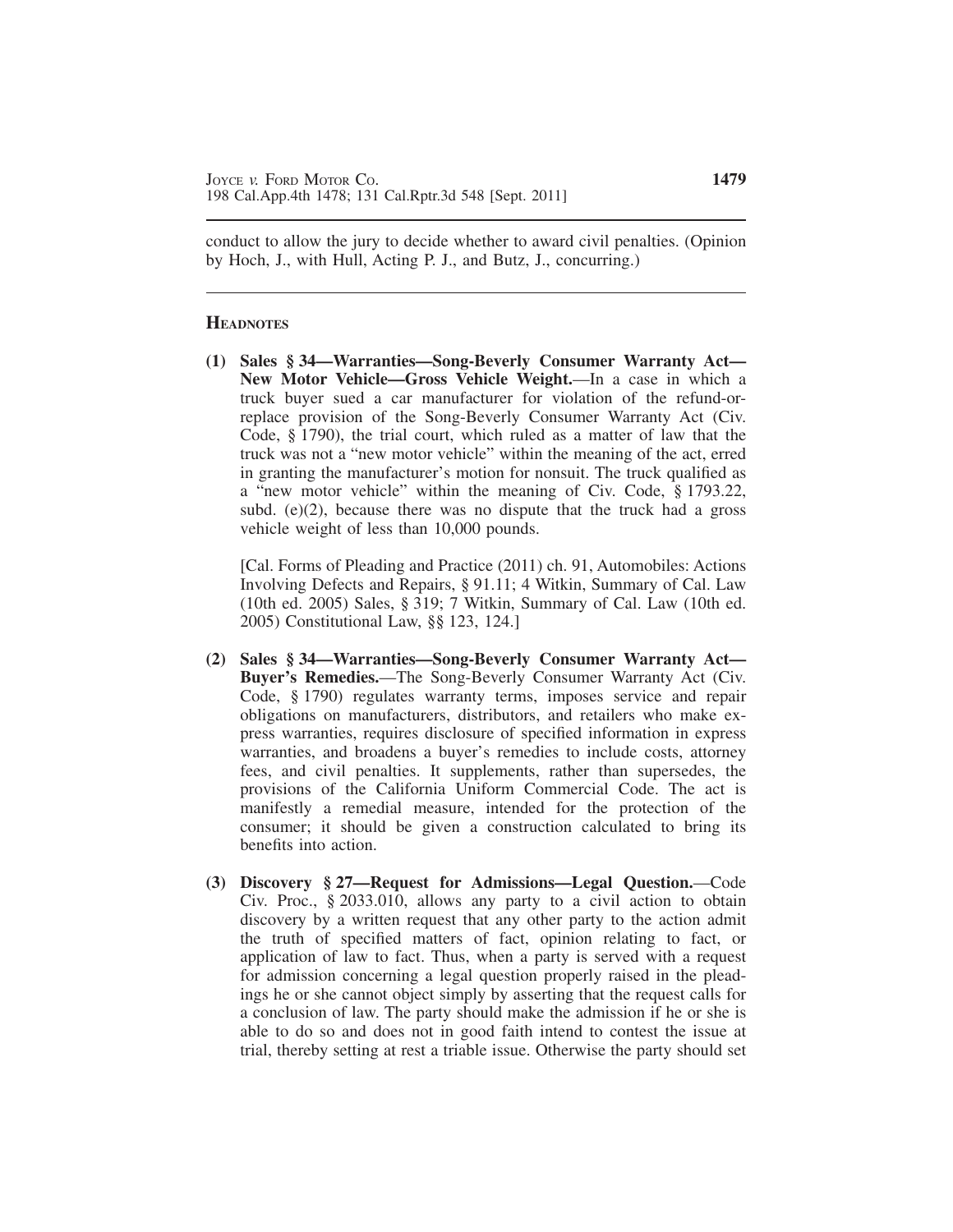forth in detail the reasons why the party cannot truthfully admit or deny the request. Any matter admitted in response to a request for admission is conclusively established against the party making the admission unless the court has permitted withdrawal or amendment of that admission under Code Civ. Proc., § 2033.300 (Code Civ. Proc., § 2033.410, subd. (a)).

- **(4) Sales § 34—Warranties—Song-Beverly Consumer Warranty Act— New Motor Vehicle—Gross Vehicle Weight.**—In order for a vehicle to qualify as a "new motor vehicle" within the meaning of the Song-Beverly Consumer Warranty Act (Civ. Code, § 1790), it must have a gross vehicle weight under 10,000 pounds (Civ. Code, § 1793.22, subd. (e)(2)).
- **(5) Statutes § 29—Construction—Language—Legislative Intent.**—The court's fundamental task in interpreting a statute is to determine the Legislature's intent so as to effectuate the law's purpose. The court first examines the statutory language, giving it a plain and commonsense meaning. The court does not examine that language in isolation, but in the context of the statutory framework as a whole in order to determine its scope and purpose and to harmonize the various parts of the enactment. If the language is clear, courts must generally follow its plain meaning unless a literal interpretation would result in absurd consequences the Legislature did not intend. If the statutory language permits more than one reasonable interpretation, courts may consider other aids, such as the statute's purpose, legislative history, and public policy.
- **(6) Statutes § 30—Construction—Language—Plain Meaning— Dictionaries.**—To determine the plain meaning of statutory language, courts often look to dictionaries.
- **(7) Sales § 34—Warranties—New Motor Vehicle—Gross Vehicle Weight.**—The plain and ordinary meaning of "gross vehicle weight," as that term is used in Civ. Code, § 1793.22, subd. (e)(2), is the overall total amount that the vehicle weighs.
- **(8) Statutes § 21—Construction—Legislative Intent—Judicial Notice— Enrolled Bill Reports.**—While a court is bound to take judicial notice of an enrolled bill report, it does so with the understanding that enrolled bill reports cannot reflect the intent of the Legislature because they are prepared by the executive branch, and then not until after the bill has passed the Legislature and has become enrolled. Moreover, to permit consideration of enrolled bill reports as cognizable legislative history gives the executive branch an unwarranted opportunity to determine the meaning of statutes. That is the proper and exclusive duty of the judicial branch of government.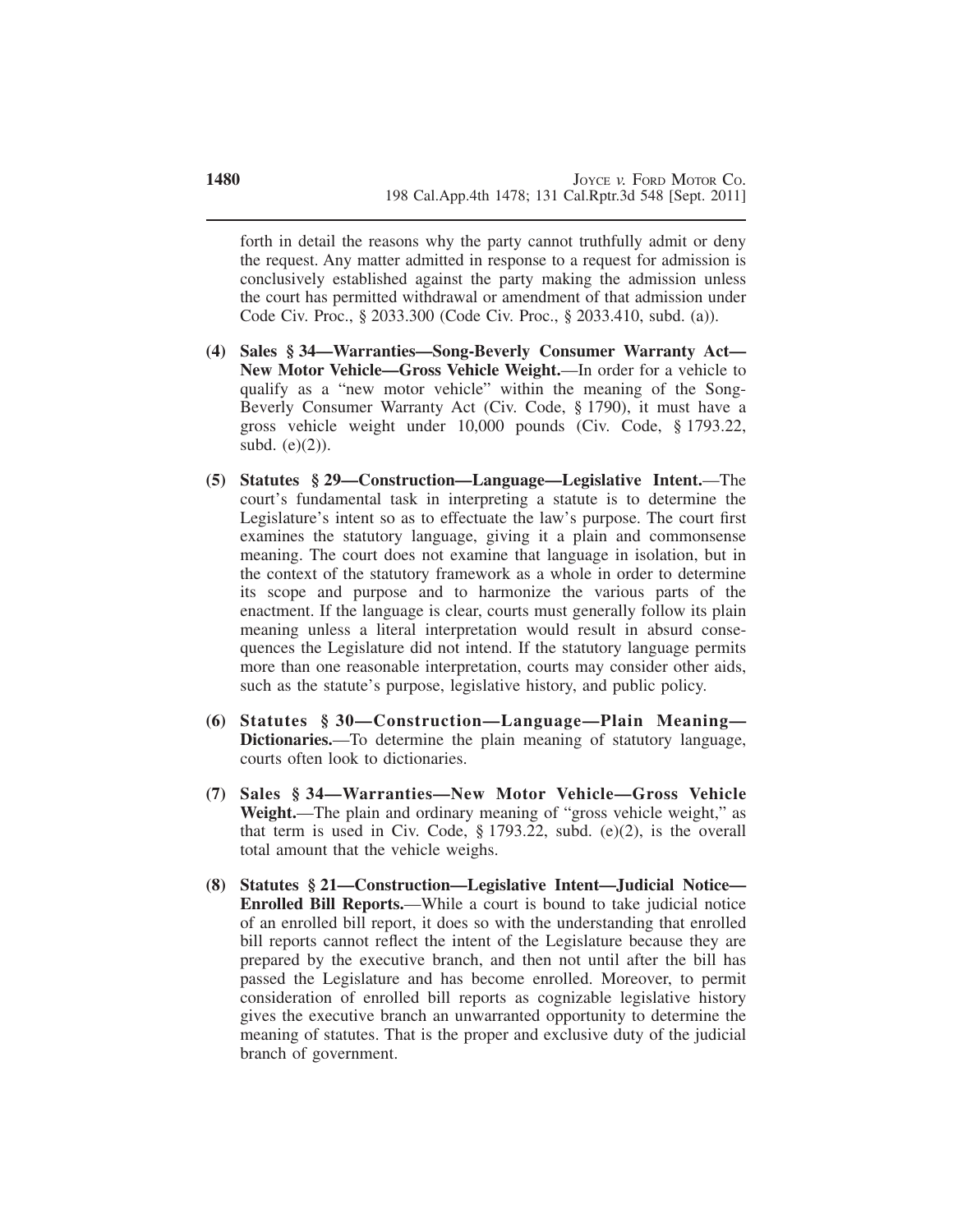### **COUNSEL**

Romano Stancroff & Mikhov, Steve Mikhov, Mark Romano; Rosner, Barry & Babbitt and Hallen D. Rosner for Plaintiff and Appellant.

Law Offices of Kevin J. Tully, Kevin J. Tully; Bowman and Brooke and Robert S. Robinson for Defendant and Respondent.

### **OPINION**

**HOCH, J.**—Daniel Joyce sued Ford Motor Company (Ford) for violation of the refund-or-replace provision of the Song-Beverly Consumer Warranty Act (Civ. Code,  $\S$ § 1790, 1793.2, subd. (d)(2); the Act), arising out of Joyce's purchase of a new 2005 Ford F-250 truck.<sup>1</sup> Ford moved for nonsuit at the close of Joyce's case-in-chief arguing that the truck fell outside the Act's protection because it was bought or used primarily for business purposes and had a gross vehicle weight rating of 10,000 pounds. Following a jury verdict in Joyce's favor, the trial court granted the motion and entered judgment in favor of Ford. The trial court also granted Ford's motion for directed verdict on the issue of civil penalties (§ 1794, subd. (c)), made following Ford's case-in-chief, which removed this issue from the jury's consideration.

On appeal, Joyce challenges both of these rulings. With respect to the motion for nonsuit, he argues (1) Ford's admission that the F-250 was a "new motor vehicle" within the meaning of the Act conclusively established the matter against Ford; (2) Ford did not properly disclose this as a potential defense in response to Joyce's discovery requests; and (3) sufficient evidence establishes that the F-250 qualifies as a "new motor vehicle" within the meaning of section 1793.22, subdivision (e)(2). With respect to the directed verdict motion, Joyce argues that substantial evidence supports a finding that Ford's failure to comply with the Act was "willful" within the meaning of section 1794, subdivision (c).

**(1)** We conclude that the truck qualifies as a "new motor vehicle" within the meaning of the Act. We also conclude that Joyce submitted sufficient evidence of willful conduct to allow the jury to decide whether or not to award civil penalties. Accordingly, we reverse the judgment and remand the matter to the trial court with directions to reinstate the jury verdict and hold a new trial limited to the issue of civil penalties.

<sup>1</sup> Undesignated statutory references are to the Civil Code. While Joyce also sued Ford for breach of the implied warranty of merchantability (§ 1792), the jury found in favor of Ford on this claim, and Joyce does not take issue with this finding.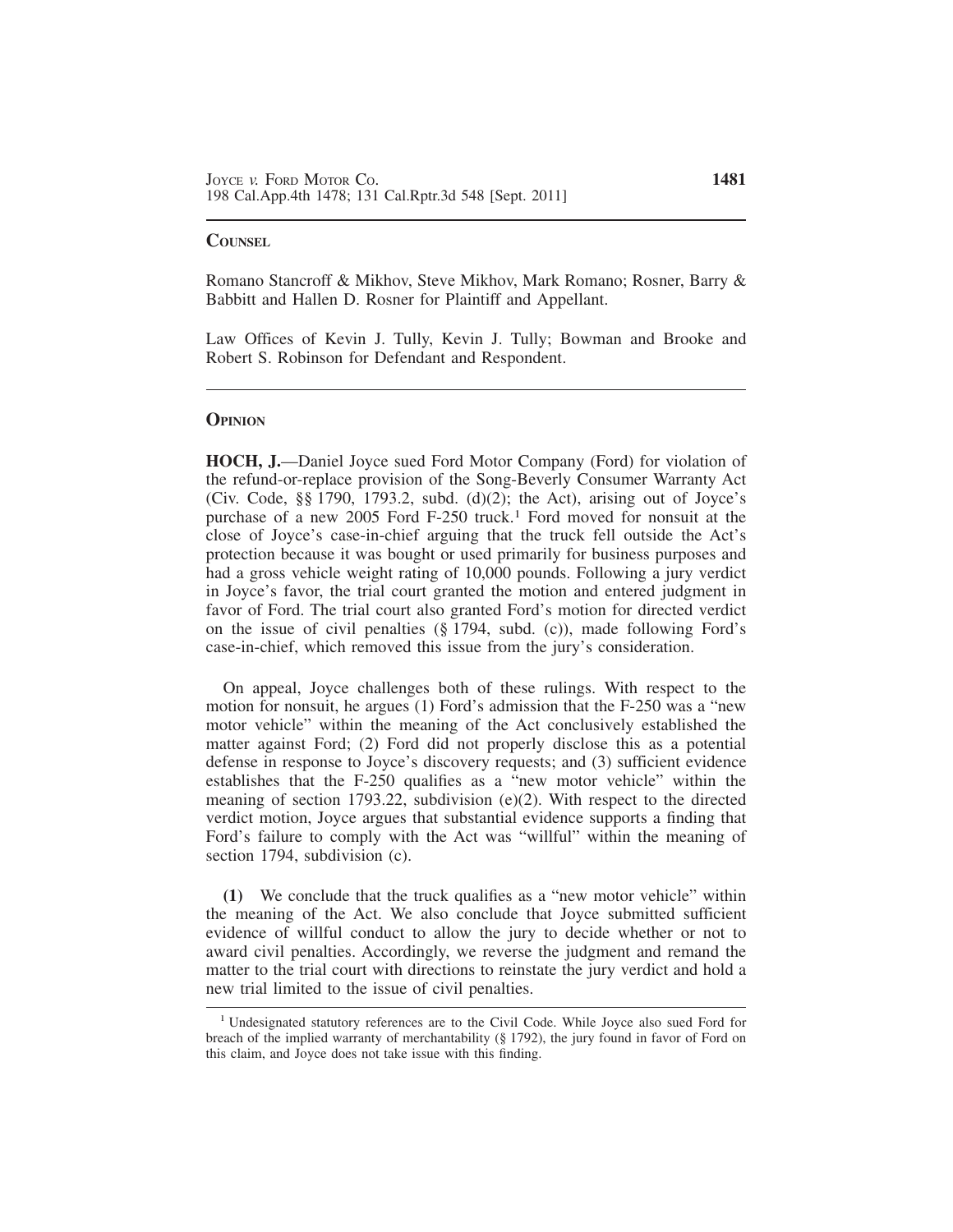### BACKGROUND

In September 2005, Joyce bought a new Ford F-250 truck from Corning Ford Mercury Kia for \$35,323.87. The truck had a three-year, 36,000-mile warranty. Joyce, a licensed contractor, had his own excavation business and bought the truck to serve as his "work truck." The truck weighed 6,787 pounds and had a gross vehicle weight rating of 10,000 pounds. Before the truck was delivered to Joyce, Corning Ford replaced a vacuum pump on the air-conditioning system to stop air from flowing out of the wrong vents.

In January 2006, Joyce received an emissions recall notice from Ford explaining that his new truck "may be releasing air pollutants which exceed California standards." The notice directed Joyce to return to the dealer to have the engine and transmission control modules reprogrammed with the latest software to enhance the performance of the fuel injection and onboard diagnostic systems, and to have the exhaust pressure sensor replaced.

The next month, Joyce brought the truck to another dealer, Novato Ford, for the recall service. Joyce was also concerned that his seatbelt would "lock up" when he tried to lean forward, the light under the hood appeared to have a short, and some screws had fallen out of the tailgate. Novato Ford performed the recall service, ordered a hood light switch and seatbelt retractor, and scheduled another service appointment to have these components replaced.

Following the recall service, Joyce immediately noticed a difference in the truck's performance. As he explained: "It didn't feel like the same truck. I hadn't had it that long, but I knew something wasn't right. . . . I would step on the gas, and there wasn't any real response." When Joyce called Novato Ford to complain, he was advised to wait until his next service appointment, and if the problem persisted, they would address it then.

About three weeks later, Novato Ford replaced the hood light switch and seatbelt retractor. The Ford emblem was also replaced. During the service appointment, Joyce told the technician about the truck's lack of power and acceleration. The technician explained that the reprogramming done to address the recall should not have affected the truck's performance. No other repairs were performed.

In March 2006, Joyce returned to Novato Ford with the same complaints. In the meantime, he had taken his family on a road trip to Southern California, and as he tried to pass another vehicle while climbing over the Tejon Pass, "the engine completely lost all the horsepower." Afraid that he was about to cause an accident, Joyce stepped on the gas pedal a couple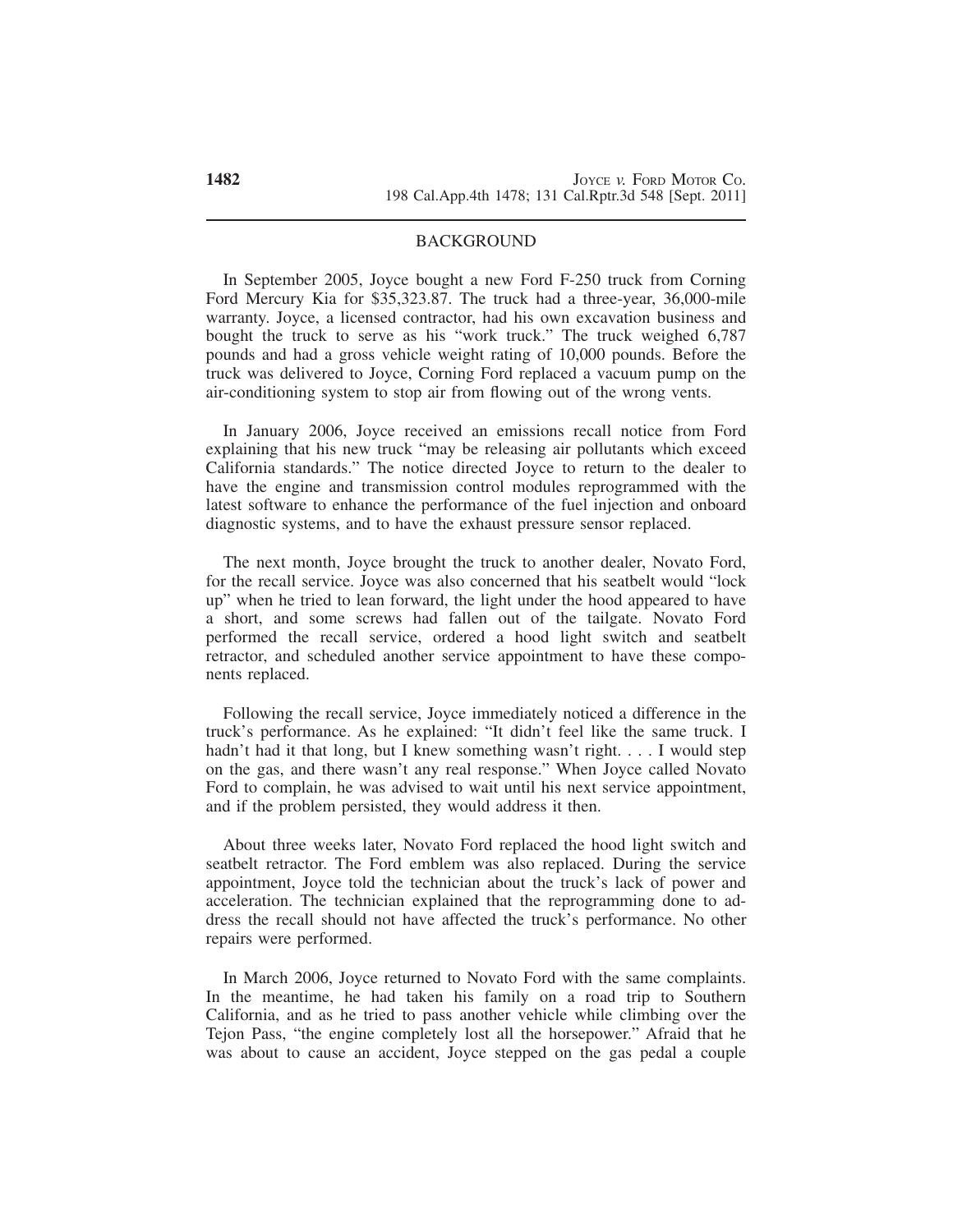times, which caused the horsepower to return. However, throughout the trip, the truck remained "totally sluggish." As Joyce explained the situation to the service department at Novato Ford: "Something's wrong with my truck. I don't know what it is. Now my engine is cutting out. I don't have any—I don't have the acceleration. I don't have the horsepower. I don't have the torque. . . . Something's wrong. And now the engine is cutting out on me." Joyce also complained of a "popping" noise that sounded like "miniature backfires" coming from under the hood. Novato Ford replaced the VGT (variable geometry turbocharger) sensor, which did not remedy the situation.

A short time later, Joyce returned to Novato Ford. Instead of scheduling an appointment, Joyce went straight to the service technician who had replaced the VGT sensor, Mark Fox, and explained that the problems persisted. Fox did not have an answer, but advised Joyce to bring the truck in immediately after he experienced the loss of power. A couple weeks later, Joyce returned with the same complaints. This time, Fox took the truck for a test drive, concluded that the turbocharger needed to be replaced, and told Joyce to schedule an appointment. These unscheduled meetings with Fox were not documented.

In June 2006, Novato Ford replaced the turbocharger. This repair fixed the problem Joyce described as the engine "go[ing] completely flat," but the problems with horsepower and acceleration continued. Following the replacement, Joyce noticed an oil leak and brought the truck back to Novato Ford. Again, instead of scheduling an appointment, Joyce went straight to Fox, who assured him that the leak was "no big deal," but that he would fix it the next time the truck was there for a scheduled appointment. Joyce also told Fox that he continued to experience hesitation with respect to the truck's acceleration. Fox scanned the truck with his computer, but found nothing wrong.

About a month later, Joyce brought the truck in for another unscheduled visit with Fox. Fox again scanned the truck with his computer. But this time, he found and performed two updates on the vehicle. After these updates, the truck "ran a little bit better" and regained some of its horsepower. Joyce returned about four months later because the updates did not fix the hesitation problem. Fox was unable to locate any updates to perform on the truck. These unscheduled meetings with Fox also went undocumented.

In May 2007, Joyce returned to Novato Ford, this time because the truck's "check engine" light was on. He scheduled an appointment and informed the service advisor that he was still experiencing the hesitation problem and also wanted to have the oil leaks fixed. Novato Ford performed an update on the PCM module (powertrain control module), which caused the "check engine" light to go out, but did nothing to address Joyce's other concerns.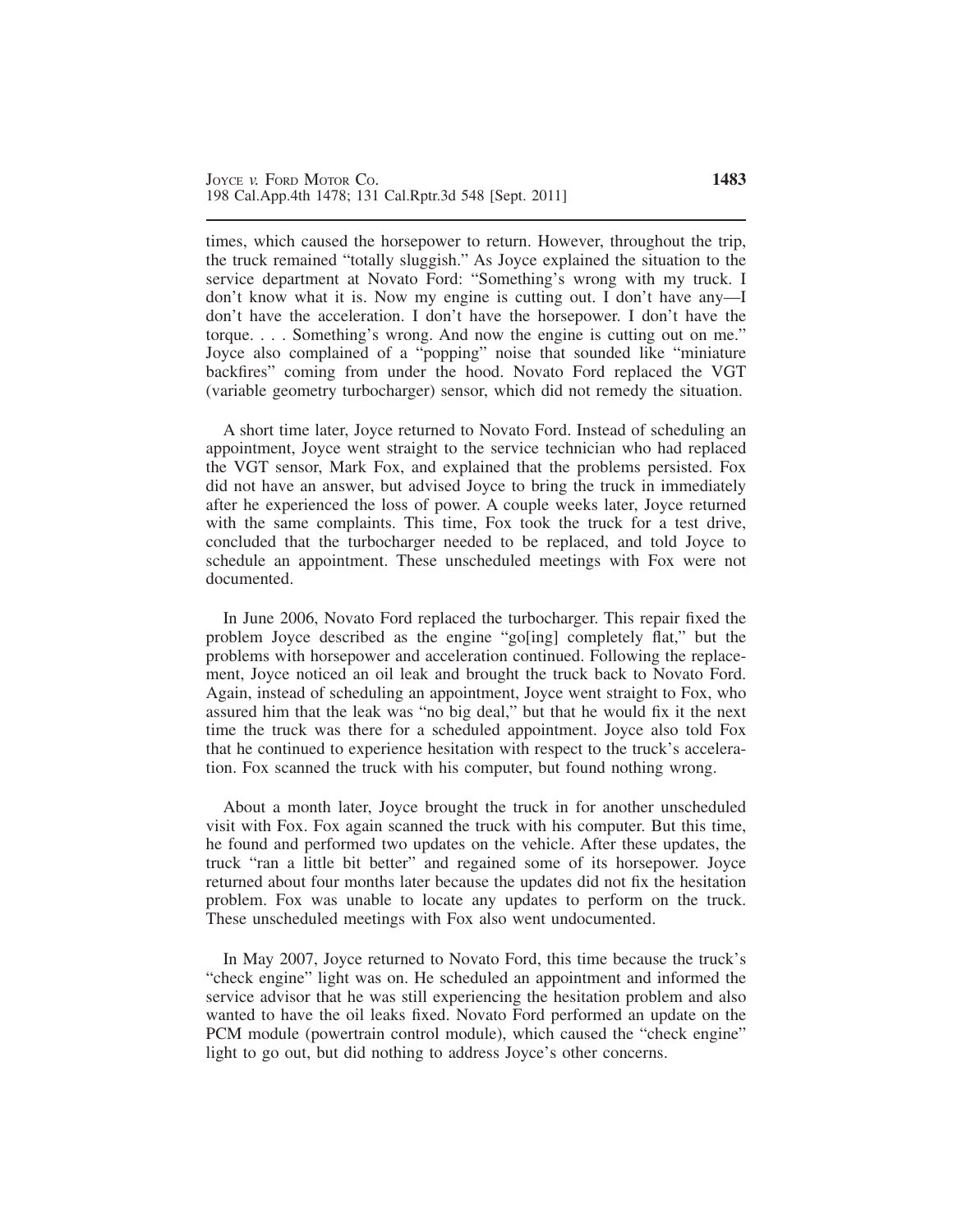In February 2008, Joyce brought his truck to Novato Ford and complained that his limited slip differential was not working. A limited slip differential "essentially helps provide traction when one wheel starts to spin or take off." Joyce first noticed a problem with the differential when he was trying to drive up a fire road on his way to a jobsite and the truck became stuck in the mud. After a couple of unsuccessful attempts to drive out of the mud, Joyce engaged the truck's four-wheel drive and was able to reach the jobsite. He did not think much of the situation until the owner of the company who had hired him arrived at the jobsite in a Porsche. According to Joyce, between this incident and the February 2008 service appointment, he brought the truck to Novato Ford "[a]t least a dozen" times. But because he neither scheduled an appointment nor talked to a service advisor, these visits also went undocumented.

During the service appointment, the technicians performed a series of tests and found nothing wrong with the differential. The service manager, Joe Galileo, then e-mailed Ford's field service engineer, who referred him to the technical hotline. Following this phone call, the technicians performed another test on the truck, which also revealed no problems with the differential. Not satisfied, Joyce returned home and performed his own test on the truck, placing a block under the axle so that one rear tire was on the ground and the other rear tire was an inch off of the ground. When he tried to drive off of the block, the elevated tire simply spun while the other tire remained motionless. Joyce then returned to Novato Ford and convinced Galileo to perform the same test. After making some phone calls and consulting the shop manual, the technicians were able to get the truck to drive off of the block by briefly engaging the parking brake. Galileo then explained to Joyce that according to the shop manual, when the vehicle is on an "excessively slippery surface," slight application of the parking brake would help the clutches within the differential to engage, which would enable him to get out of the situation.

Still not satisfied, Joyce called Ford's customer service number and complained about the differential and Novato Ford's handling of the situation. After a 40-minute conversation, the voice on the other end of the line explained that there was nothing he could do for Joyce, except register the complaint with Ford. At this point, Joyce threatened to file a lawsuit if Ford refused to repair his vehicle and stated: "You guys either fix it or give me my money back." The record of this phone call lists the issue as closed and states that Ford agreed with Novato Ford's conclusion that the differential worked properly.

## *The Litigation*

In May 2008, Joyce filed this lawsuit against Ford. As already indicated, Joyce alleged that Ford violated section 1793.2, subdivision (d)(2), by failing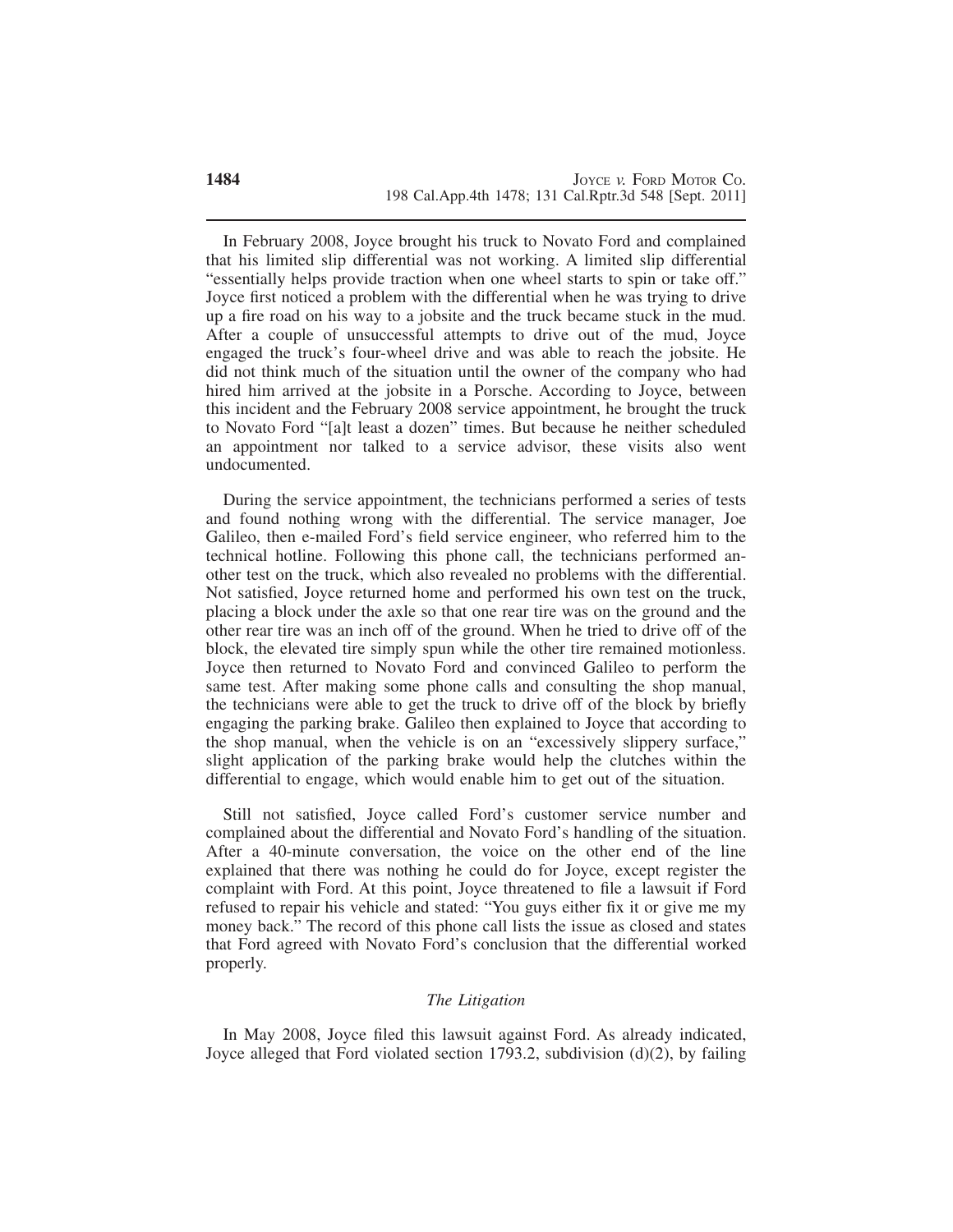to either replace his F-250 truck or make restitution following Ford's inability to repair the vehicle to conform to the express warranty after a reasonable number of attempts. The matter was twice tried before a jury. In the first trial, the jury rendered a verdict for Joyce in the amount of \$510,000 (\$210,000 in actual damages, plus \$300,000 in civil penalties). Because the jury improperly awarded \$175,000 in actual damages based on its estimation of the hourly rate charged by Joyce's attorneys, the trial court ordered a new trial on both liability and damages.

The facts adduced during the second trial are those described above, with the following additions. During trial, Joyce's expert testified that his inspection of the vehicle revealed significant hesitation with respect to acceleration, the transmission did not work properly, the limited slip differential was defective, and the vehicle had some oil leaks. Ford's expert testified that the vehicle experienced a normal amount of "turbo lag," which he described as a brief "lag time" before the engine "ramps up," but explained that this is common to all diesel engines. He found no abnormal hesitation with respect to acceleration, no transmission shifting errors, and no problems with the limited slip differential. He also found that the truck had "plenty of power" and "operated fine." Ford's expert did confirm the oil leaks, but testified that these leaks were repairable.

Ford moved for nonsuit at the close of Joyce's case-in-chief, arguing that the truck was not a "new motor vehicle" within the meaning of section 1793.22, subdivision (e)(2), and therefore fell outside the protection of the Act's refund-or-replace provision.  $(\S 1793.2, \text{subd.} (d)(2))$ . This was so, argued Ford, because the truck was bought or used primarily for business purposes and had a gross vehicle weight rating of 10,000 pounds. Joyce responded by arguing that Ford admitted, in response to a pretrial request for admissions, that the truck was a "new motor vehicle" within the meaning of the Act, that Ford did not properly disclose this as a potential defense in response to Joyce's discovery requests, and that substantial evidence supported a jury finding that the truck qualified as a "new motor vehicle," either because it was "bought or used primarily for personal, family, or household purposes," or because it was "bought or used primarily for business purposes" and had "a gross vehicle weight under 10,000 pounds." (§ 1793.22, subd. (e)(2).) The trial court deferred ruling on the motion and allowed Ford to go ahead with its defense.

At the close of the defense case-in-chief, Ford moved for a directed verdict on the issue of civil penalties under section 1794, subdivision (c), arguing that Joyce presented no substantial evidence to support a jury finding that Ford willfully violated the refund-or-replace provision. Specifically, Ford argued that there was "no evidence of sufficient substantiality to show . . .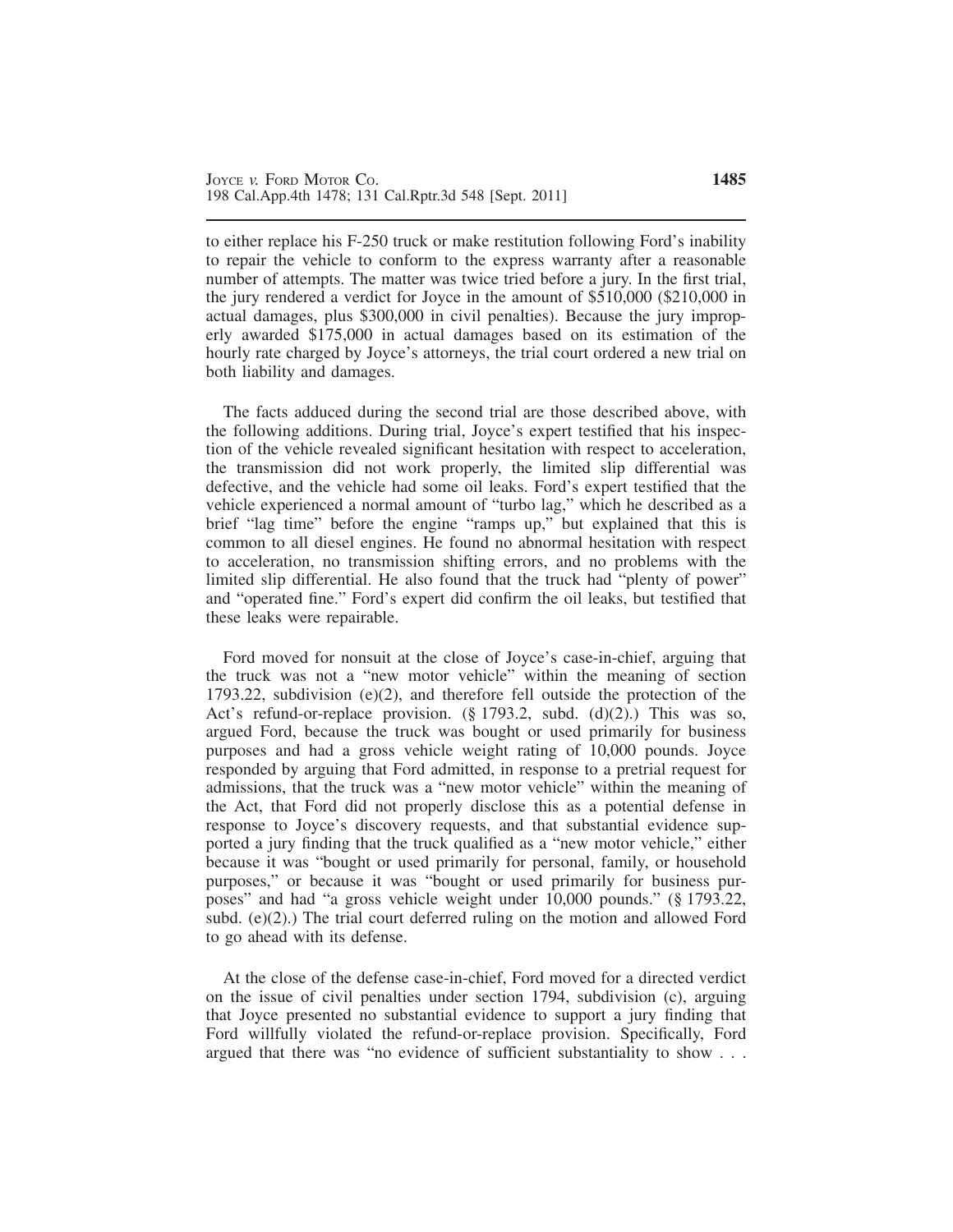that Ford was other than reasonable and in good faith in believing that the truck had been repaired to match the Ford warranty after reasonable opportunities to repair." In response, Joyce argued that the jury could reasonably conclude Ford's violation of the refund-or-replace provision was willful because he personally informed Ford about the problems with the differential, threatened to file a lawsuit if Ford did not repair the truck, and Ford had access to the vehicle's warranty history, which would have revealed the other problems he had with the truck. The trial court granted the directed verdict motion, stating: "As I see the evidence, if there is a defect or defective vehicle claim proven in this case, it wasn't because Ford intentionally failed to try to do something. It would be incompetence, not intentional."

The jury returned a verdict in Joyce's favor in the amount of \$35,323.87. The trial court then granted the motion for nonsuit and entered judgment in favor of Ford, ruling as a matter of law that the truck was not a "new motor vehicle" within the meaning of the Act. This appeal followed.

### DISCUSSION

## I

### *Song-Beverly Consumer Warranty Act*

**(2)** Enacted in 1970, the Act "regulates warranty terms, imposes service and repair obligations on manufacturers, distributors, and retailers who make express warranties, requires disclosure of specified information in express warranties, and broadens a buyer's remedies to include costs, attorney's fees, and civil penalties. [Citations.] It supplements, rather than supersedes, the provisions of the California Uniform Commercial Code. [Citations.]" (*Krieger v. Nick Alexander Imports, Inc.* (1991) 234 Cal.App.3d 205, 213 [285 Cal.Rptr. 717]; see *Park City Services, Inc. v. Ford Motor Co., Inc.* (2006) 144 Cal.App.4th 295, 301–302 [50 Cal.Rptr.3d 373]; Stats. 1970, ch. 1333, § 1, p. 2478.) "[T]he Act is manifestly a remedial measure, intended for the protection of the consumer; it should be given a construction calculated to bring its benefits into action." (*Kwan v. Mercedes-Benz of North America, Inc.* (1994) 23 Cal.App.4th 174, 184 [28 Cal.Rptr.2d 371].)

The refund-or-replace provision states in relevant part: "If the manufacturer or its representative in this state is unable to service or repair a new motor vehicle, as that term is defined in paragraph (2) of subdivision (e) of Section 1793.22, to conform to the applicable express warranties after a reasonable number of attempts, the manufacturer shall either promptly replace the new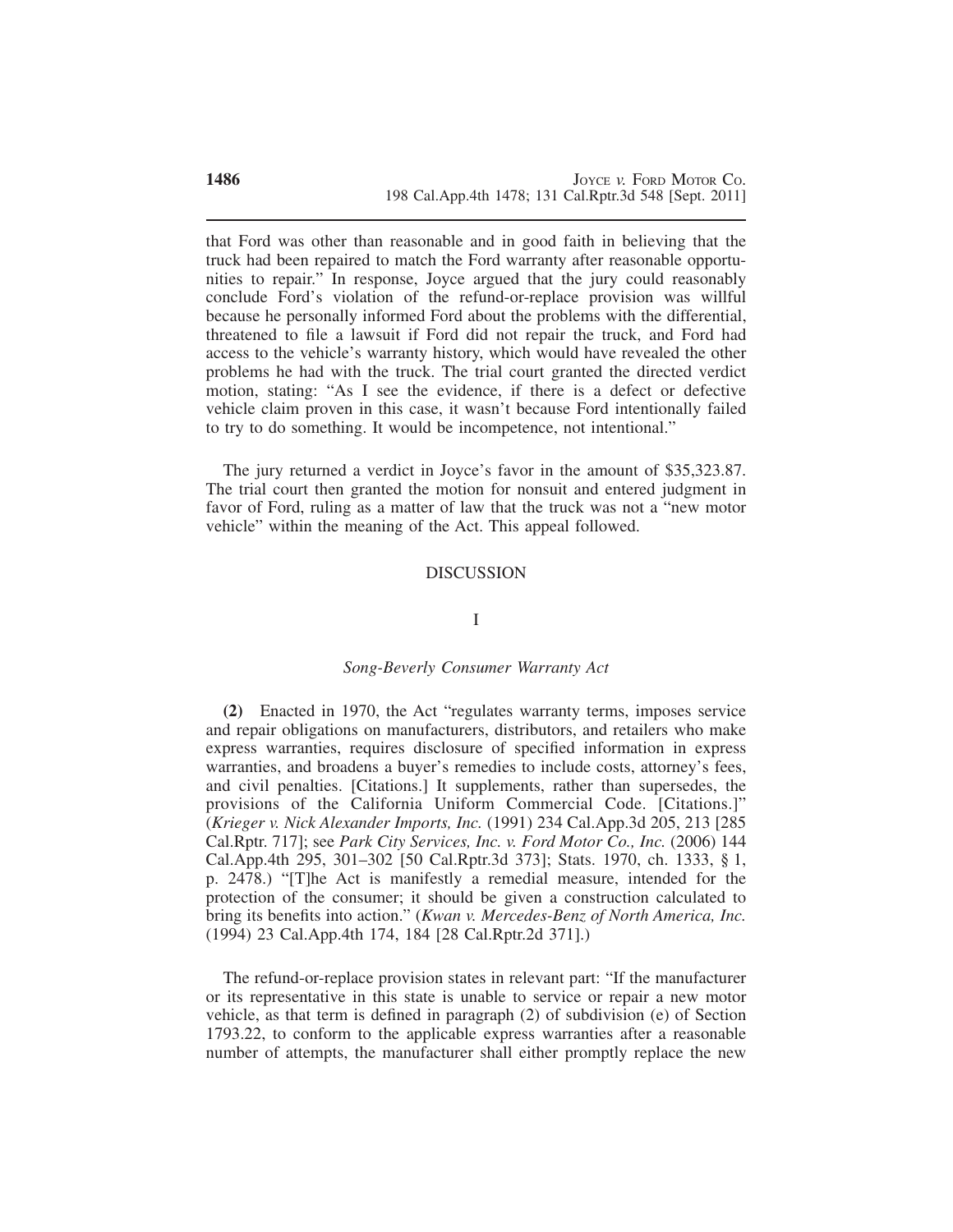motor vehicle in accordance with subparagraph  $(A)^{[2]}$  or promptly make restitution to the buyer in accordance with subparagraph (B).<sup>[3]</sup> However, the buyer shall be free to elect restitution in lieu of replacement, and in no event shall the buyer be required by the manufacturer to accept a replacement vehicle." (§ 1793.2, subd. (d)(2).)

Section 1793.22, subdivision (e)(2), defines "new motor vehicle." As relevant here, it provides: " 'New motor vehicle' means a new motor vehicle that is bought or used primarily for personal, family, or household purposes. 'New motor vehicle' also means a new motor vehicle with a *gross vehicle weight* under 10,000 pounds that is bought or used primarily for business purposes by a person, including a partnership, limited liability company, corporation, association, or any other legal entity, to which not more than five motor vehicles are registered in this state." (Italics added.)

Section 1794 governs civil actions under the Act and provides in relevant part: "(a) Any buyer of consumer goods who is damaged by a failure to comply with any obligation under this chapter or under an implied or express warranty or service contract may bring an action for the recovery of damages and other legal and equitable relief. [¶] (b) The measure of the buyer's damages in an action under this section shall include the rights of replacement or reimbursement as set forth in subdivision (d) of Section 1793.2 . . . .  $[\mathbb{T}]$ ...  $[\mathbb{T}]$  (c) If the buyer establishes that the failure to comply was willful, the judgment may include, in addition to the amounts recovered under subdivision (a), a civil penalty which shall not exceed two times the amount of actual damages."

Thus, if Joyce's F-250 was a "new motor vehicle" within the meaning of the Act, and Ford was unable to service or repair the truck to conform to the express warranty after a reasonable number of attempts, then Joyce was

<sup>&</sup>lt;sup>2</sup> Section 1793.2, subdivision (d)(2)(A) provides: "In the case of replacement, the manufacturer shall replace the buyer's vehicle with a new motor vehicle substantially identical to the vehicle replaced. The replacement vehicle shall be accompanied by all express and implied warranties that normally accompany new motor vehicles of that specific kind. The manufacturer also shall pay for, or to, the buyer the amount of any sales or use tax, license fees, registration fees, and other official fees which the buyer is obligated to pay in connection with the replacement, plus any incidental damages to which the buyer is entitled under Section 1794, including, but not limited to, reasonable repair, towing, and rental car costs actually incurred by the buyer."

 $3$  Section 1793.2, subdivision (d)(2)(B) provides: "In the case of restitution, the manufacturer shall make restitution in an amount equal to the actual price paid or payable by the buyer, including any charges for transportation and manufacturer-installed options, but excluding nonmanufacturer items installed by a dealer or the buyer, and including any collateral charges such as sales tax, license fees, registration fees, and other official fees, plus any incidental damages to which the buyer is entitled under Section 1794, including, but not limited to, reasonable repair, towing, and rental car costs actually incurred by the buyer."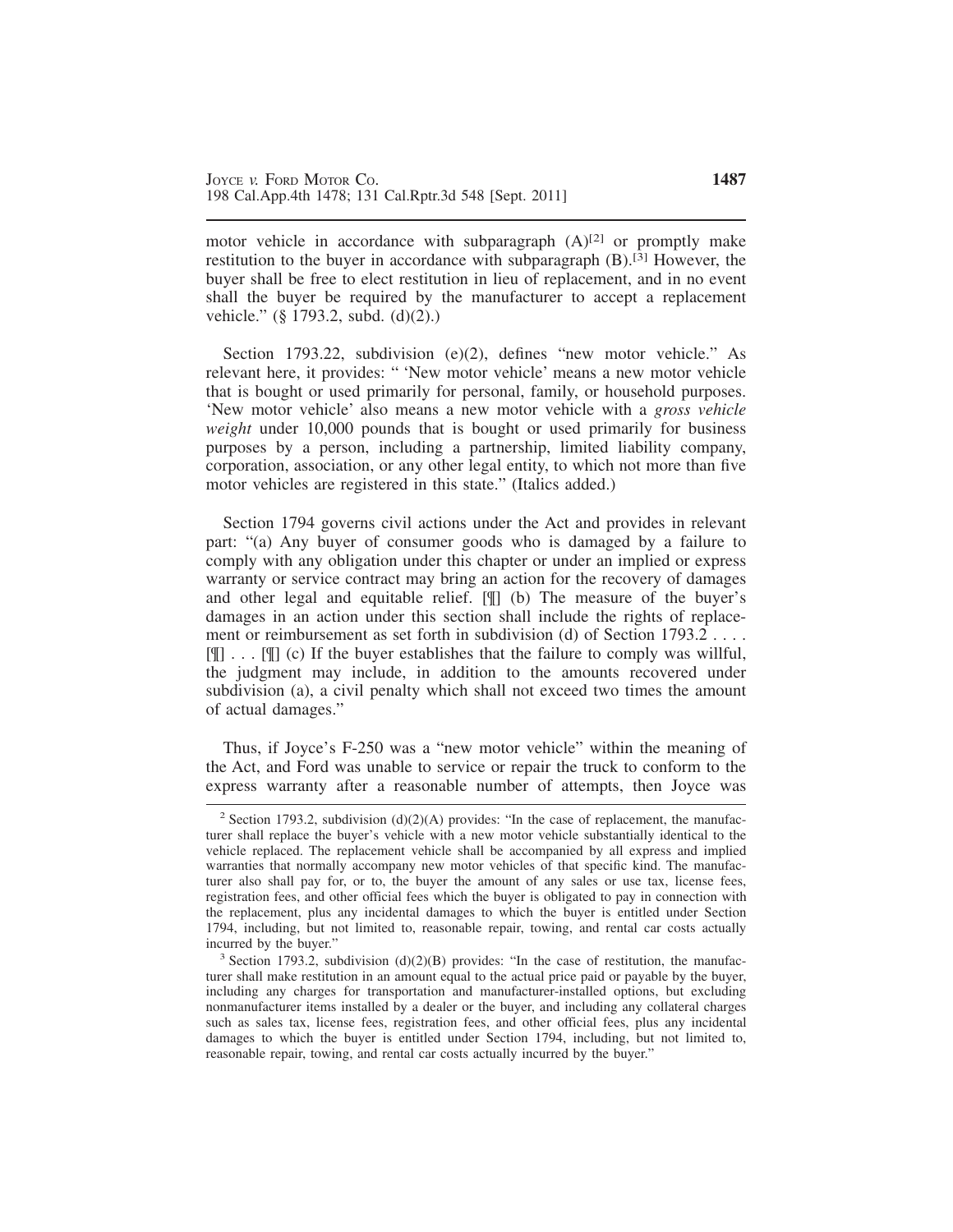entitled to replacement of the vehicle or restitution of the purchase price, along with consequential and incidental damages. And if Ford's violation of the statute was willful, then Joyce was also entitled to civil penalties. With this overview in mind, we turn to Joyce's contentions on appeal.

#### II

### *Grant of Nonsuit*

Joyce contends that the trial court improperly granted Ford's motion for nonsuit because (1) Ford's admission that the F-250 was a "new motor vehicle" within the meaning of the Act conclusively established the matter against Ford, (2) Ford did not properly disclose this as a potential defense in response to Joyce's discovery requests, and (3) sufficient evidence establishes that the truck qualifies as a "new motor vehicle" within the meaning of the Act. We conclude, based on Ford's admission and undisputed evidence, that the truck qualifies as a "new motor vehicle" within the meaning of section 1793.22, subdivision (e)(2).

"A nonsuit is proper only if there is no substantial evidence to support a jury verdict in the plaintiff's favor. In determining whether the plaintiff's evidence is sufficient, the court may not weigh the evidence or determine the credibility of witnesses. The evidence favorable to the plaintiff must be accepted as true and any conflicting evidence disregarded. If facts sufficient to support a verdict in the plaintiff's favor may logically and reasonably be inferred from the evidence, the motion must be denied even if the evidence is also susceptible to conflicting inferences. Nonsuit may be granted only if there is no substantial evidence upon which reasonable minds could differ. [Citations.]" (*Hoch v. Allied-Signal, Inc.* (1994) 24 Cal.App.4th 48, 58 [29 Cal.Rptr.2d 615]; see *Carson v. Facilities Development Co.* (1984) 36 Cal.3d 830, 838–839 [206 Cal.Rptr. 136, 686 P.2d 656].)

## *Ford's Admission the F-250 Is a "New Motor Vehicle"*

**(3)** Code of Civil Procedure section 2033.010 allows any party to a civil action to obtain discovery "by a written request that any other party to the action admit . . . the truth of specified matters of fact, opinion relating to fact, *or application of law to fact*." (Italics added.) Thus, "when a party is served with a request for admission concerning a legal question properly raised in the pleadings he cannot object simply by asserting that the request calls for a conclusion of law. He should make the admission if he is able to do so and does not in good faith intend to contest the issue at trial, thereby 'setting at rest a triable issue.' [Citation.] Otherwise he should set forth in detail the reasons why he cannot truthfully admit or deny the request. [Citation.]"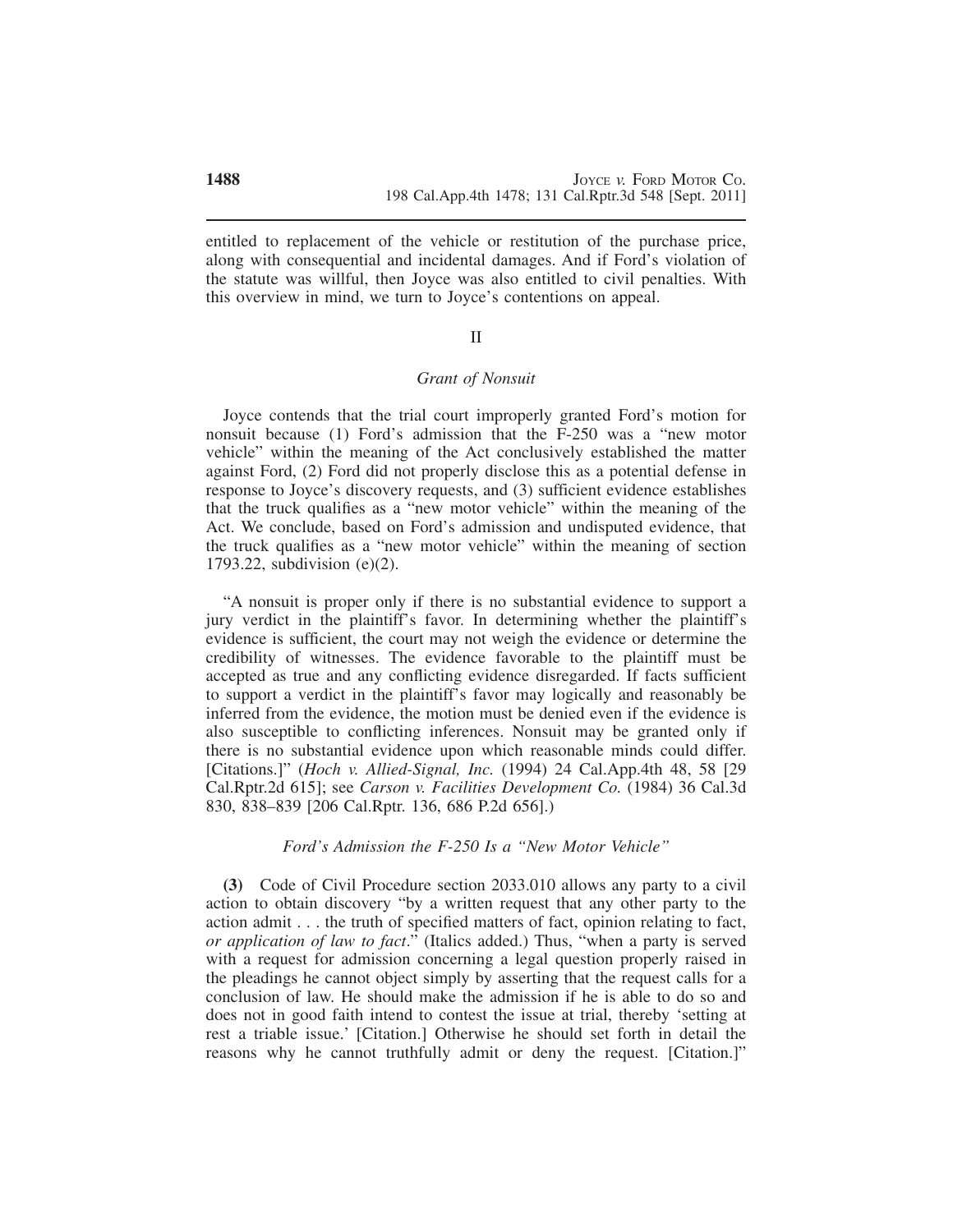(*Burke v. Superior Court* (1969) 71 Cal.2d 276, 282 [78 Cal.Rptr. 481, 455 P.2d 409]; see *Cembrook v. Superior Court* (1961) 56 Cal.2d 423, 429 [15 Cal.Rptr. 127, 364 P.2d 303].) "Any matter admitted in response to a request for admission is *conclusively established* against the party making the admission . . . unless the court has permitted withdrawal or amendment of that admission under [Code of Civil Procedure section] 2033.300."<sup>4</sup> (Code Civ. Proc., § 2033.410, subd. (a), italics added; see also *Monroy v. City of Los Angeles* (2008) 164 Cal.App.4th 248, 259–260 [78 Cal.Rptr.3d 738] [city conclusively admitted police officer was not exempt from liability pursuant to Veh. Code, § 21055].)

Here, in response to a pretrial request for admissions, Ford admitted "that the [subject vehicle] is a 'new motor vehicle' under Civil Code Section 1793.22[, subdivision] (e)(2)." Ford did not move the trial court to allow the withdrawal or amendment of this admission. Accordingly, the matter is conclusively established against Ford. This is so regardless of the fact that Ford prefaced its responses to the request for admissions with a general objection that it had not "completed its investigation of the facts," and that the responses were prepared "on the basis of information presently available to and located by [Ford] upon reasonable investigation." If Ford lacked sufficient information or knowledge to admit or deny whether the truck qualified as a "new motor vehicle" under the Act, then it should have stated as much in response to that specific request for admission. (See Code Civ. Proc., §§ 2033.210, 2033.220.) Ford cites no authority, nor have we found any, establishing that an unqualified "Admit" given in response to a specific admission request can be negated by prefacing the entire document with a general disclaimer that the investigation was ongoing.

Nor was Joyce required to seek an order compelling further responses to his request for admissions. He received the response he was looking for: "Admit." Indeed, it was Ford that should have moved the trial court to allow it to withdraw or amend this response prior to moving for nonsuit on a matter conclusively established against it. (Code Civ. Proc., §§ 2033.300, 2033.410.) Such a motion would have been granted as long as the trial court determined that Ford's mistake in admitting the matter was not clearly inexcusable and withdrawal would not substantially prejudice Joyce. (See *New Albertsons, Inc. v. Superior Court* (2008) 168 Cal.App.4th 1403, 1408 [86 Cal.Rptr.3d 457].) However, as we explain immediately below, even if Ford had properly withdrawn its admission prior to moving for nonsuit, this would not have

<sup>&</sup>lt;sup>4</sup> "A party may withdraw or amend an admission . . . only on leave of court granted after notice to all parties." (Code Civ. Proc., § 2033.300, subd. (a).) And the trial court may permit withdrawal or amendment of an admission "if it determines that the admission was the result of mistake, inadvertence, or excusable neglect, and that the party who obtained the admission will not be substantially prejudiced in maintaining that party's action or defense on the merits." (Code Civ. Proc., § 2033.300, subd. (b).)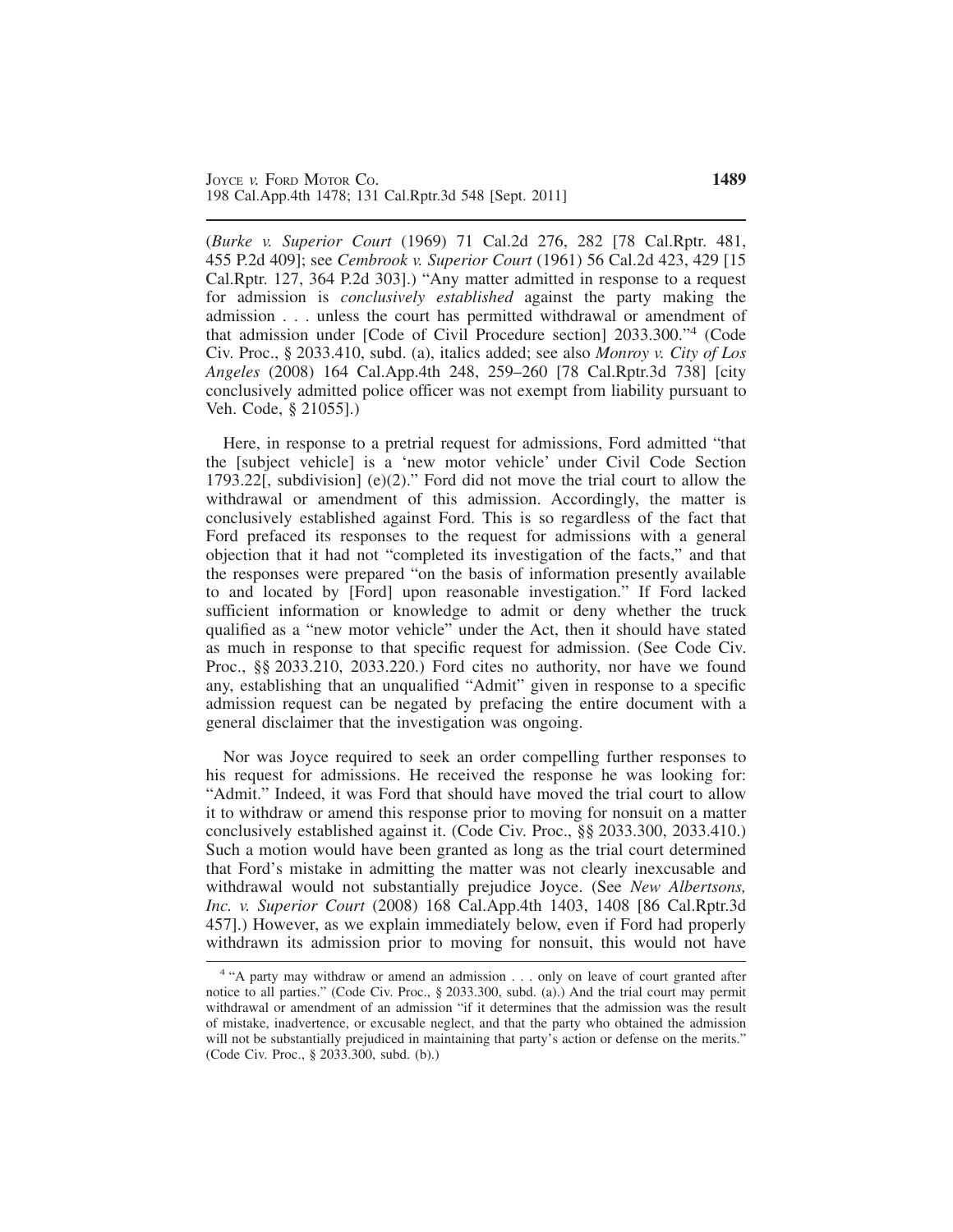altered the undisputed evidence establishing the truck to be a "new motor vehicle" within the meaning of the Act.

# *Undisputed Evidence the F-250 Is a "New Motor Vehicle"*

**(4)** As a preliminary matter, we agree with Ford that Joyce provided no substantial evidence the truck was "bought or used primarily for personal, family, or household purposes." Despite the fact that someone checked this box on the installment sale contract, Joyce's own testimony established beyond any legitimate dispute that the truck was "bought or used primarily for business purposes." (§ 1793.22, subd. (e)(2).) Indeed, when Ford's trial counsel asked whether he bought the truck "for business use," Joyce responded: "Yes." Joyce also repeatedly referred to the vehicle as his "work truck" and explained that he bought the truck because he "wanted something [he] could count on for work." Accordingly, in order for the truck to qualify as a "new motor vehicle" within the meaning of the Act, it must have a "gross vehicle weight under  $10,000$  pounds." (§ 1793.22, subd. (e)(2).)

Ford does not dispute that the F-250 actually weighs less than 10,000 pounds. The invoice states that the truck's shipping weight was 6,787 pounds. Joyce added a diesel fuel tank to the back of the truck, which weighed about 700 pounds when full. Joyce also added a rack to hold pipe, an isolator to provide an additional power source, and a back-up camera. However, Ford does not contend that these additions brought the vehicle's weight to 10,000 pounds. Instead, Ford argues that when the Legislature drafted section 1793.22, subdivision (e)(2), the phrase "gross vehicle weight" was intended to mean "gross vehicle weight rating." And because the F-250 had a gross vehicle weight rating of 10,000 pounds, it does not qualify as a "new motor vehicle" within the meaning of the Act. We are not persuaded.

**(5)** Issues of statutory interpretation are questions of law subject to de novo review. (*Coburn v. Sievert* (2005) 133 Cal.App.4th 1483, 1492 [35 Cal.Rptr.3d 596].) "Our fundamental task in interpreting a statute is to determine the Legislature's intent so as to effectuate the law's purpose. We first examine the statutory language, giving it a plain and commonsense meaning. We do not examine that language in isolation, but in the context of the statutory framework as a whole in order to determine its scope and purpose and to harmonize the various parts of the enactment. If the language is clear, courts must generally follow its plain meaning unless a literal interpretation would result in absurd consequences the Legislature did not intend. If the statutory language permits more than one reasonable interpretation, courts may consider other aids, such as the statute's purpose, legislative history, and public policy. [Citations.]" (*Coalition of Concerned Communities, Inc. v. City of Los Angeles* (2004) 34 Cal.4th 733, 737 [21 Cal.Rptr.3d 676,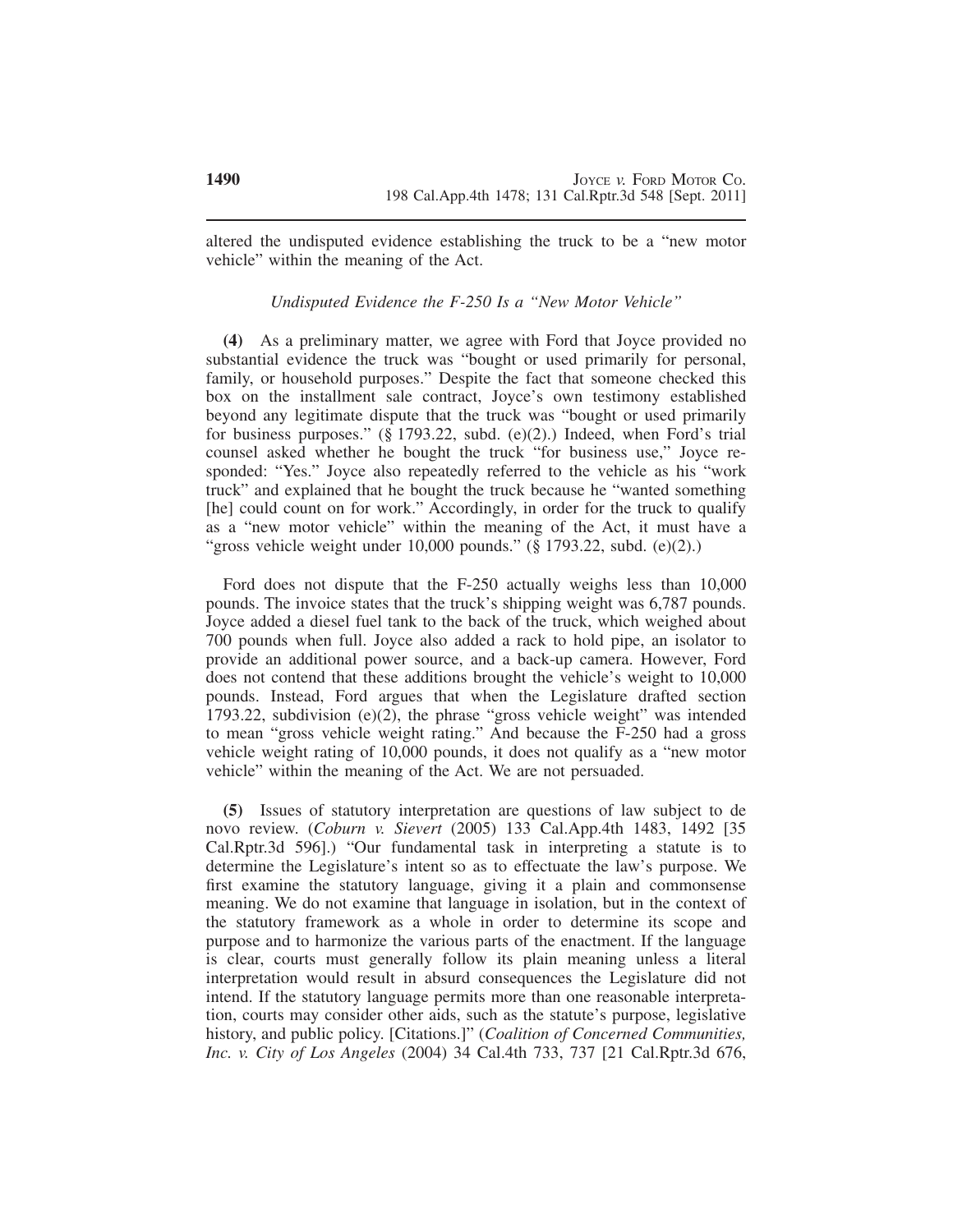101 P.3d 563]; see *San Leandro Teachers Assn. v. Governing Bd. of San Leandro Unified School Dist.* (2009) 46 Cal.4th 822, 831 [95 Cal.Rptr.3d 164, 209 P.3d 73]; *Park City Services, Inc. v. Ford Motor Co., Inc., supra*, 144 Cal.App.4th at pp. 305–306.)

**(6)** We agree with Joyce that the phrase "gross vehicle weight" is clear and unambiguous. To determine the plain meaning of statutory language, courts often look to dictionaries. (*People ex rel. Lungren v. Superior Court* (1996) 14 Cal.4th 294, 302 [58 Cal.Rptr.2d 855, 926 P.2d 1042]; *Donovan v. Poway Unified School Dist.* (2008) 167 Cal.App.4th 567, 592 [84 Cal.Rptr.3d 285].) Merriam-Webster's Collegiate Dictionary, 11th edition, defines the word "weight" to mean "the amount that a thing weighs." (Merriam-Webster's Collegiate Dict. (11th ed. 2006) p. 1419, col. 1.) This dictionary also defines "gross" to mean "overall total exclusive of deductions." (*Merriam-Webster's, supra*, at p. 513, col. 2.) **(7)** Accordingly, the plain and ordinary meaning of "gross vehicle weight" is the overall total amount that the vehicle weighs. And there is no dispute that the F-250 in this case weighs less than 10,000 pounds.

Despite the plain meaning, Ford would have us read the word "rating" into the statute. According to Ford, because " 'gross vehicle weight' is not defined in the statute or universally applied," we must refer to the legislative history,<sup>5</sup> which "clearly shows that 'gross vehicle weight' was understood to mean the vehicle's 'weight rating.' " However, as the F-250's owner's manual states, the "GVW (Gross Vehicle Weight)" means "the Vehicle Curb Weight + cargo + passengers." The owner's manual also defines the "GVWR (Gross Vehicle Weight Rating)" to mean "the maximum allowable weight of the fully loaded vehicle (including all options, equipment, passengers and cargo)." Thus, Ford understood there to be a difference between a vehicle's gross vehicle weight and gross vehicle weight rating. This understanding was shared by other

<sup>&</sup>lt;sup>5</sup> Ford has requested that we take judicial notice of certain portions of the legislative history of Senate Bill No. 1718 (1999–2000 Reg. Sess.) (Senate Bill 1718) (enacted as Stats. 2000, ch. 679, § 1, pp. 4508, 4510), which amended section 1793.22, subdivision (e)(2), to include the phrase "gross vehicle weight under 10,000 pounds." Joyce has done the same, although he requests that we take judicial notice of a larger portion of the legislative history. We grant both of these requests. (Evid. Code, § 452, subd. (c).) We deny Ford's request to take judicial notice of a portion of a certain law firm's Web site, which offers that firm's interpretation of the statute. We grant Joyce's request to take judicial notice of portions of various owner's manuals which provide a definition of "gross vehicle weight" and "gross vehicle weight rating" because these materials are relevant to determining the true meaning of these phrases as used in the automotive industry. (Evid. Code, § 451, subd. (e) ["true signification of all English words and phrases and of all legal expressions" must be judicially noticed]; see also *Irvine v. J. F. Shea Company, Inc*. (1940) 41 Cal.App.2d 458, 459–460 [107 P.2d 80] [judicial notice of industry meaning of "spreader-board or cross brace"]; *Hines v. Miller* (1898) 122 Cal. 517, 519 [55 P. 401].) Finally, we also grant Joyce's request to take judicial notice of part 393.52 of title 49 of the Code of Federal Regulations (2010). (Evid. Code, § 452, subd. (b).)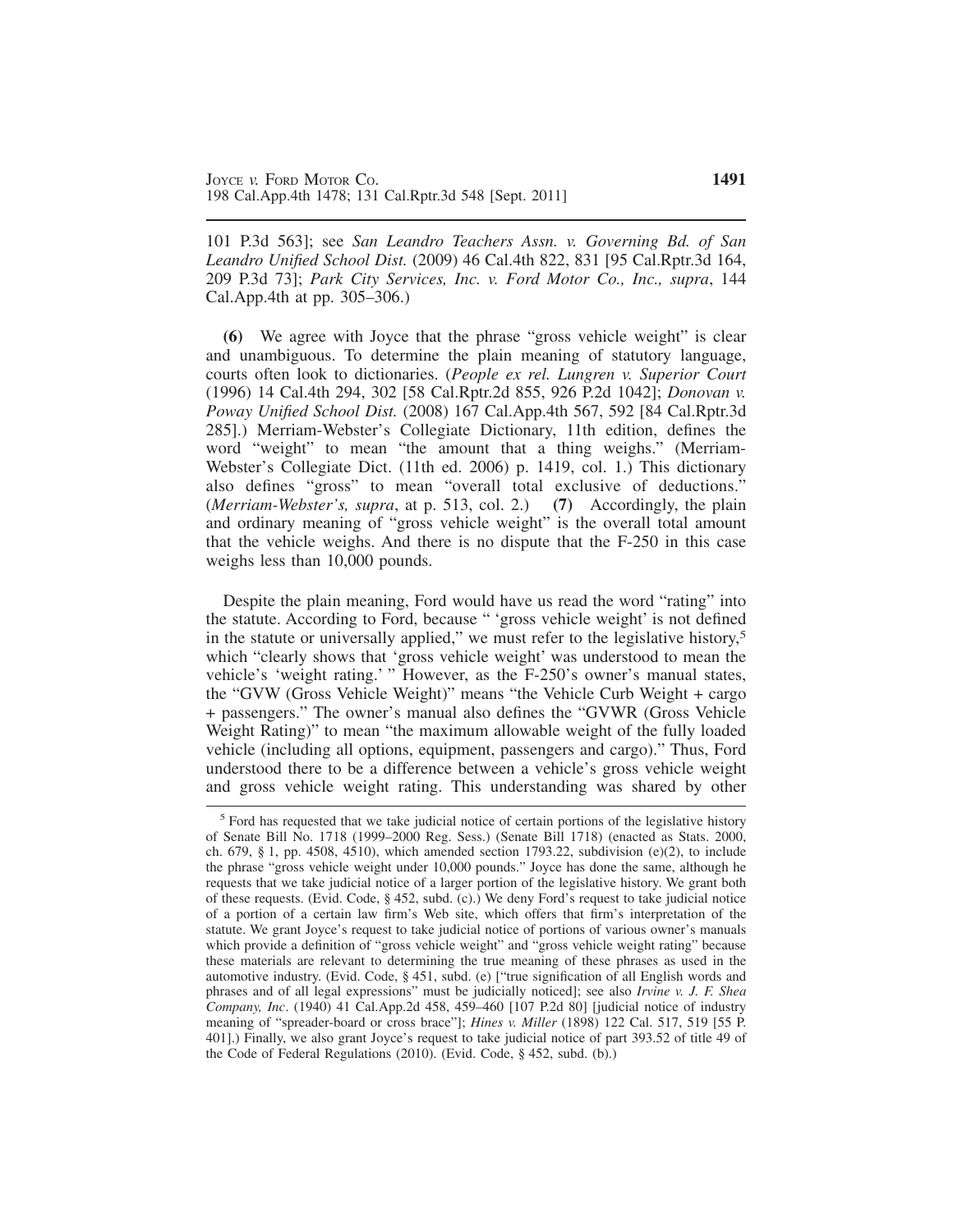manufacturers in the industry. Indeed, other truck manufacturers do not use the term "GVW (Gross Vehicle Weight)" to describe the maximum allowable weight of the vehicle, as Ford would have us read into the statute.<sup>6</sup> Also, the federal Department of Transportation defines "[t]he terms 'GVWR' and 'GVW' [to] refer to the manufacturer's gross vehicle weight rating and the actual gross vehicle weight, respectively" in its safety regulations relating to brake performance. (49 C.F.R. § 393.52(e) (2010).) This undercuts Ford's assertion that the term "gross vehicle weight" is not universally understood or applied in the industry. It is. And it does not mean "gross vehicle weight rating."

Nor does the legislative history reveal that the Legislature intended the phrase "gross vehicle weight" to mean "gross vehicle weight rating." Ford relies on the Governor's press release announcing his signing of Senate Bill 1718 and a revised enrolled bill report drafted by the State and Consumer Services Agency. Each of these documents states that the bill "expands Lemon Law protections to those vehicles with a *manufacturer's weight rating* of less than 10,000 pounds." (Governor's Press Release (Sept. 26, 2000); State and Consumer Services Agency, Rev. Enrolled Bill Rep. on Senate Bill 1718 (1999–2000 Reg. Sess.) prepared for Governor Davis (Sept. 13, 2000) p. 1, italics added.)

**(8)** While we are bound to take judicial notice of the enrolled bill report (see *Elsner v. Uveges* (2004) 34 Cal.4th 915, 934, fn. 19 [22 Cal.Rptr.3d 530, 102 P.3d 915]), we do so with the understanding that "enrolled bill reports cannot reflect the intent of the Legislature because they are prepared by the executive branch, and then not until after the bill has passed the Legislature and has become 'enrolled.' Moreover, to permit consideration of enrolled bill reports as cognizable legislative history gives the executive branch an

<sup>6</sup> Chevrolet's 2011 Silverado owner's manual states: "Gross Vehicle Weight (GVW) includes the curb weight of the vehicle, any cargo carried in it, and the people who will be riding in the vehicle as well as trailer tongue weight." Nissan's 2010 Titan owner's manual states: "GVW (Gross Vehicle Weight)—curb weight plus the combined weight of passengers and cargo." GMC's 2009 Sierra owner's manual states: "The Gross Vehicle Weight (GVW) includes the curb weight of the vehicle, any cargo carried in it, and the people who will be riding in the vehicle." Lincoln's 2010 Navigator owner's manual states: "GVW (Gross Vehicle Weight)—is the Vehicle Curb Weight + cargo + passengers." Pontiac's 2009 Torrent owner's manual states: "The Gross Vehicle Weight (GVW) includes the curb weight of the vehicle, any cargo carried in it, and the people who will be riding in the vehicle." Mazda's 2010 Mazda3 owner's manual states: "GVW (Gross Vehicle Weight) is the Vehicle Curb Weight + cargo + passengers." Mercury's 2010 Mountaineer owner's manual states: "GVW (Gross Vehicle Weight)—is the Vehicle Curb Weight + cargo + passengers." Buick's 2010 Enclave owner's manual states: "The Gross Vehicle Weight (GVW) includes the curb weight of the vehicle, any cargo carried in it, and the people who will be riding in the vehicle." Cadillac's 2010 Escalade owner's manual states: "The Gross Vehicle Weight (GVW) includes the curb weight of the vehicle, any cargo carried in it, and the people who will be riding in the vehicle."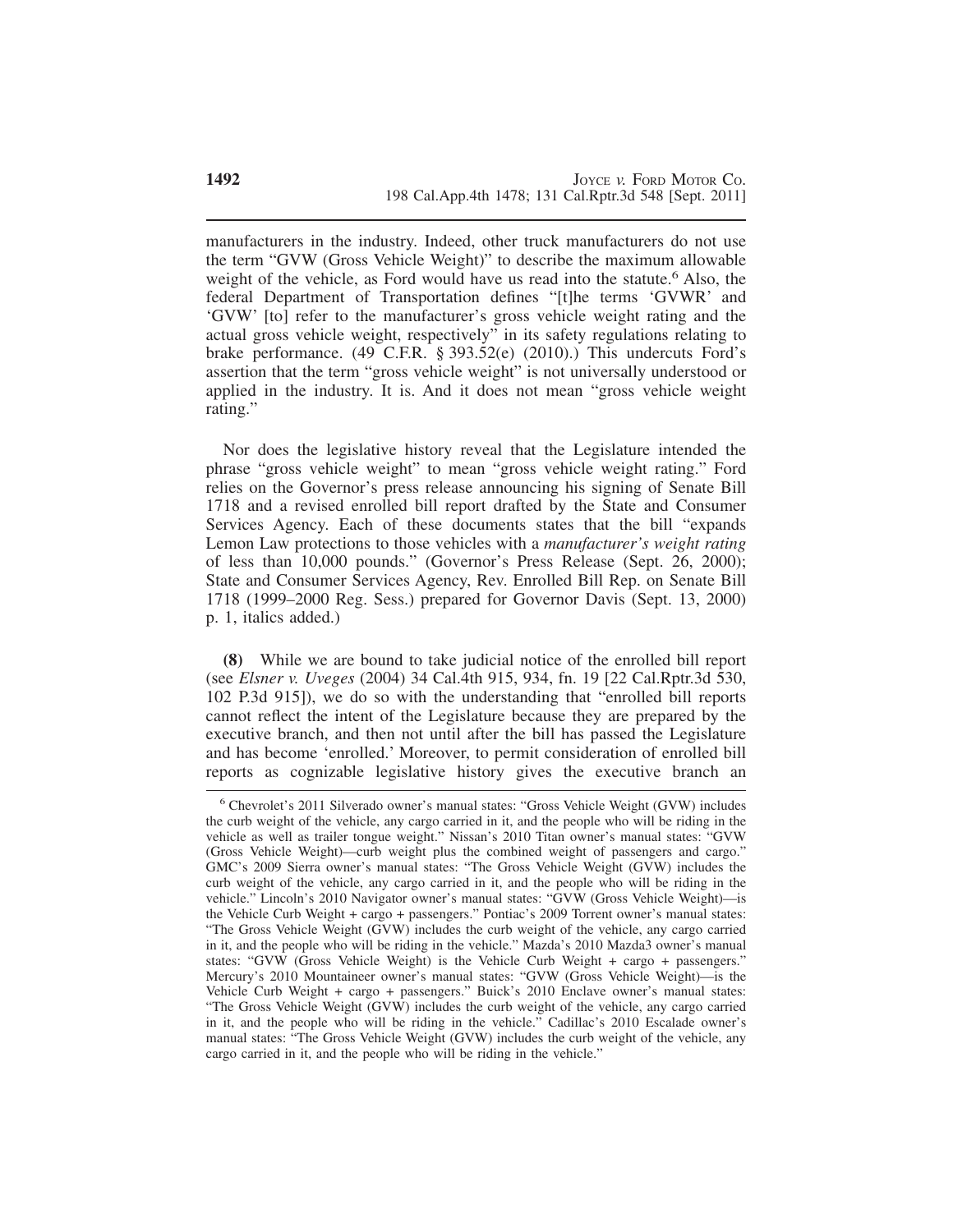unwarranted opportunity to determine the meaning of statutes. That is the proper and exclusive duty of the judicial branch of government." (*Kaufman & Broad Communities, Inc. v. Performance Plastering, Inc.* (2005) 133 Cal.App.4th 26, 42 [34 Cal.Rptr.3d 520].) We also take judicial notice of the Governor's press release. (See *People v. Tanner* (1979) 24 Cal.3d 514, 520 [156 Cal.Rptr. 450, 596 P.2d 328]; contra, *Benson v. Workers' Comp. Appeals Bd.* (2009) 170 Cal.App.4th 1535, 1554, fn. 16 [89 Cal.Rptr.3d 166].) However, while we do so, we similarly conclude that this announcement cannot reflect the intent of the Legislature, and is therefore not cognizable legislative history.

The actual legislative history cuts against Ford's position that the Legislature meant "weight rating" when it used the word "weight." The third reading analysis states that the bill, as amended August 25, 2000, was intended to bring "within the scope of the lemon law new motor vehicles bought or used primarily for business purposes *weighing* less than 10,000 pounds." (Sen. Com. on Consumer Protection, 3d reading analysis of Senate Bill 1718 (1999–2000 Reg. Sess.) as amended Aug. 25, 2000, p. 1, italics added.) The Senate Rules Committee's analysis of the bill confirms that the bill, as amended August 30, 2000, "revises the definition of a new motor vehicle to include only a new motor vehicle with a *gross vehicle weight* under 10,000 pounds bought or used primarily for business purposes, as specified." (Sen. Rules Com., Off. of Sen. Floor Analyses, Unfinished Business Analysis of Senate Bill 1718 (1999–2000 Reg. Sess.) as amended Aug. 30, 2000, p. 1, italics added; see also Sen. Com. on Consumer Protection, 3d reading analysis of Senate Bill 1718 (1999–2000 Reg. Sess.) as amended Aug. 25, 2000, p. 1 ["new motor vehicles bought or used primarily for business purposes *weighing* less than 10,000 pounds" (italics added)].) We have found no committee report or bill analysis informing the legislators who voted on the bill that "gross vehicle weight" meant the maximum allowable weight of the vehicle as opposed to the actual weight of the vehicle.

Because there is no dispute that the truck actually weighed less than 10,000 pounds, the trial court erred in granting Ford's motion for nonsuit.

III

*Directed Verdict*\*

. . . . . . . . . . . . . . . . . . . . . . . . . . . . . . . . . . . . . . . . . . . .

\* See footnote, *ante*, page 1478.